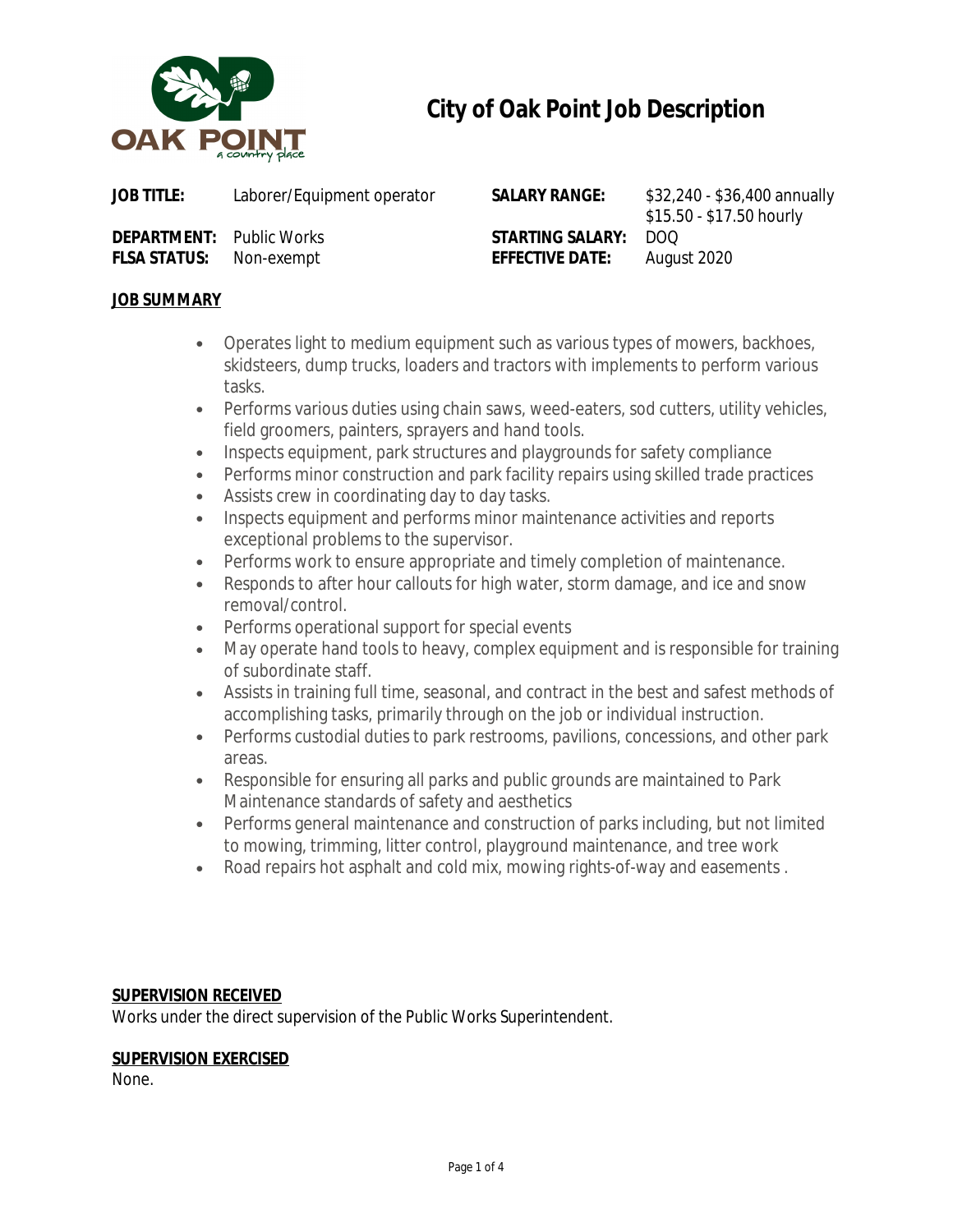## **PRIMARY DUTIES AND RESPONSIBILITIES**

*The following list of duties serves as only a representative summary of the primary duties and* responsibilities. The list is NOT intended to serve as a comprehensive list of all duties performed by the *employee(s) in this classification. The employee may not be required to perform all duties listed and may be required to perform additional, position-specific duties.*

- Participates in the manual labor associated with the maintenance, repair and construction of the roadway system, including roadway and shoulder maintenance and construction, drainage maintenance and construction, mowing and vegetation control.
- Cleans streets and rights-of-ways of general litter, trash, and debris.
- Cuts grass and weeds with power equipment and hand tools.
- Loads and unloads materials such as dirt, asphalt, salt, storm drain pipes, and sign materials.
- Participates in the repair and maintenance of ditches, culverts, and catch basins.
- Participates in the repair and maintenance of concrete, bituminous, and gravel streets and alleys.
- Performs safety and maintenance inspections on such things as fuel, battery, windshield, oil, water, grease, brakes, tires, etc.
- Operates trucks for hauling dirt and debris. Spreads sand for ice and snow control on roadways.
- Applies asphalt, concrete, and oil as necessary to repair or resurface streets.
- Repairs and installs traffic control signs and devices; and acts as flagger for traffic and installation of control signs and devices.
- Performs general maintenance of City Hall and all City buildings.
- Operates various tools including, but not limited to, jackhammer, pavement breaker, shovel, sledge hammer, post driver, tamp bar, chain saw, and weed eater.
- Trims trees in the City rights-of-way and on City properties.
- Performs all other duties as assigned.

## **MINIMUM QUALIFICATIONS**

## **Education:**

High school graduate or GED.

## **Experience:**

Minimum one (1) year experience in general maintenance and repair work. Experience in road construction is preferred. Any work-related experience resulting in acceptable proficiency levels in the above Minimum Qualifications is an acceptable substitute for the above-specified education and experience requirements.

#### **Necessary Skills and Knowledge:**

#### **Knowledge**

Knowledge of material commonly used in construction, maintenance and repair activities as related to assigned areas; thorough knowledge of the occupational hazards and safety standards and practices applicable to work being done; good knowledge of the utilization and care of materials and equipment used; ability to establish and maintain effective working relationships with other employees and the public.

#### **Skills and Abilities**

- Must be able to operate a variety of equipment and hand and power tools used in Operations projects; ability to understand and follow oral and written instructions
- Must be able to observe proper safety precautions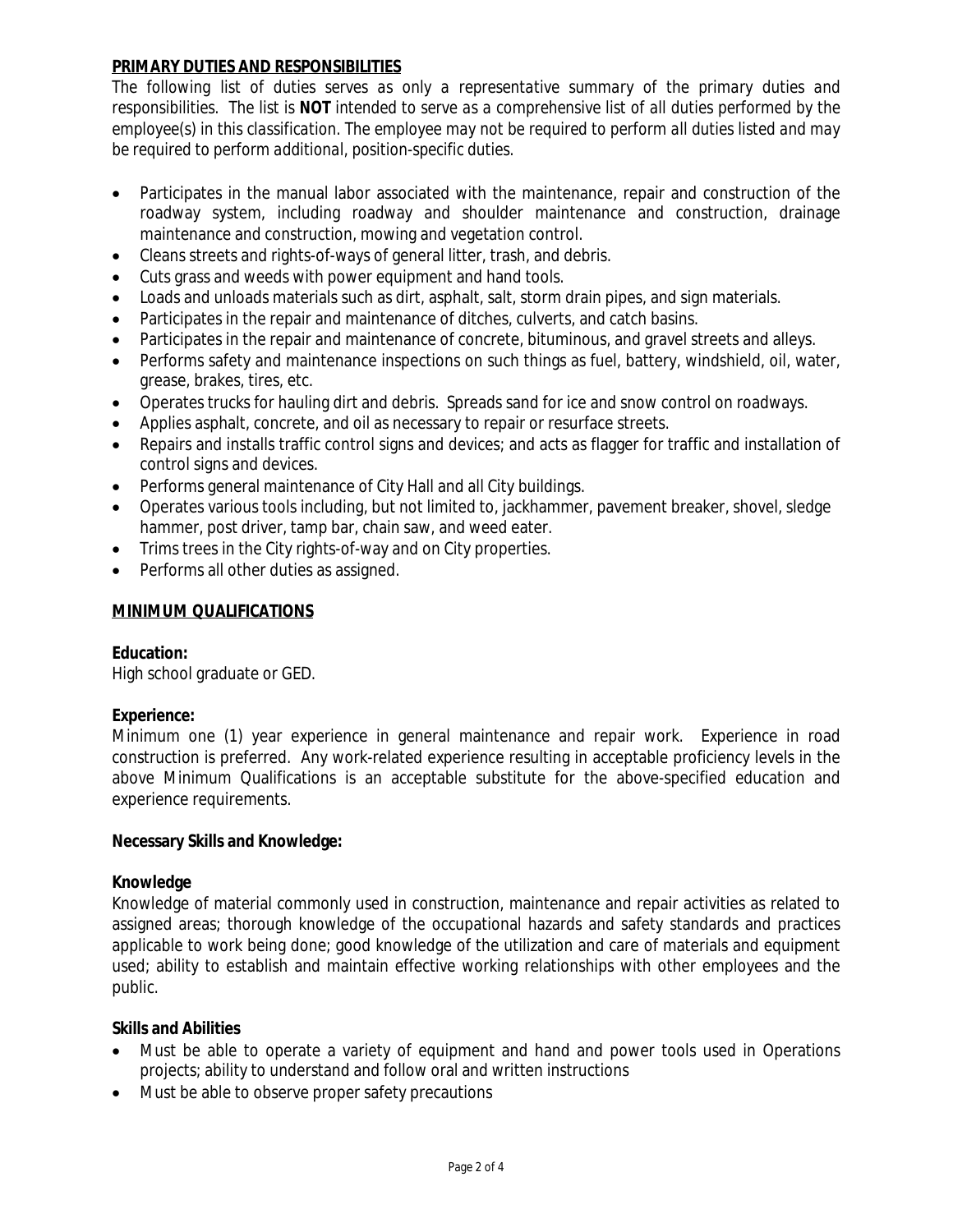- Must be able to perform heavy manual tasks under varying weather conditions.
- Must have knowledge of and/or the ability to learn about the care and proper use of tools and equipment used in the maintenance of right-of-ways and easements.
- Must have knowledge of and/or the ability to learn occupational hazards and safety precautions.
- Must be able to report for work on time and to perform the duties of the job for the entire workday.
- Must be able to work flexible hours with some weekend, evening, and holiday work required.
- Must be able to perform overtime work which may involve late night or early morning hours.
- Must have sufficient physical strength and ability to independently and repeatedly lift, move, and carry objects weighing up to 100 pounds and to repeatedly lift, move, and carry objects weighing more than 100 pounds with assistance.
- Must be able to understand and carry out oral and written instructions and posted schedules.
- Must be able to establish and maintain effective, harmonious, cooperative, and productive working relationships with other employees and to effectively communicate with the public.
- Ability to use good judgment while performing job-related tasks.
- Ability to learn and follow City policies and regulations.
- Ability to maintain accurate time sheets and submit them to a designated supervisor in a timely manner.

# **SPECIAL REQUIREMENTS**

- Must hold and maintain a Texas Commercial Driver's License;
- Must pass pre-employment drug screening test.

# **PHYSICAL DEMANDS:**

The physical demands described here are representative of those that must be met by an employee to successfully perform the essential functions of this job.

- Bending, squatting, and twisting is required constantly throughout the day repairing, maintaining, and constructing streets, right-of-ways, and easements. When working equipment to maintain landscaping it also requires constant bending, squatting, twisting, or a combination of all three (3) components.
- Pushing and pulling is required constantly while working on jobs for landscaping including weed eating, and on jobs that require patching streets using a lute. Required constantly while manipulating concrete drainpipes. Also used occasionally moving manhole covers, storm drains, and pulling signposts out of the ground.
- Lifting and carrying is required constantly in lifting hand tools, carrying a weed eater, carrying a leaf blower, shoveling of materials, and using a chain saw on certain jobs. Also required occasionally lifting jackhammers, pavement breakers, storm drains, post driver, sledge hammer, and other material used in the repairing, maintaining, and construction of streets, right-of-ways, and easements. Employees are able to get help with lifting heavy objects and are encouraged to if an object weighs over one hundred (100) pounds.
- Standing and walking can be required constantly throughout the day depending on the job.
- Sitting can be required constantly through the day depending on the job.
- Reaching is required constantly using landscaping equipment, manipulating tools and using material in the repair, maintenance, and construction of streets, right-of-ways, and easements.
- Manual Dexterity and gripping is performed frequently.
- Fine motor control can be performed frequently cutting out letters and fabricating street signs, and using small hand tools.
- Climbing ladders is required occasionally ascending/descending ladders in manholes and putting up signs up to twenty (20) feet high.